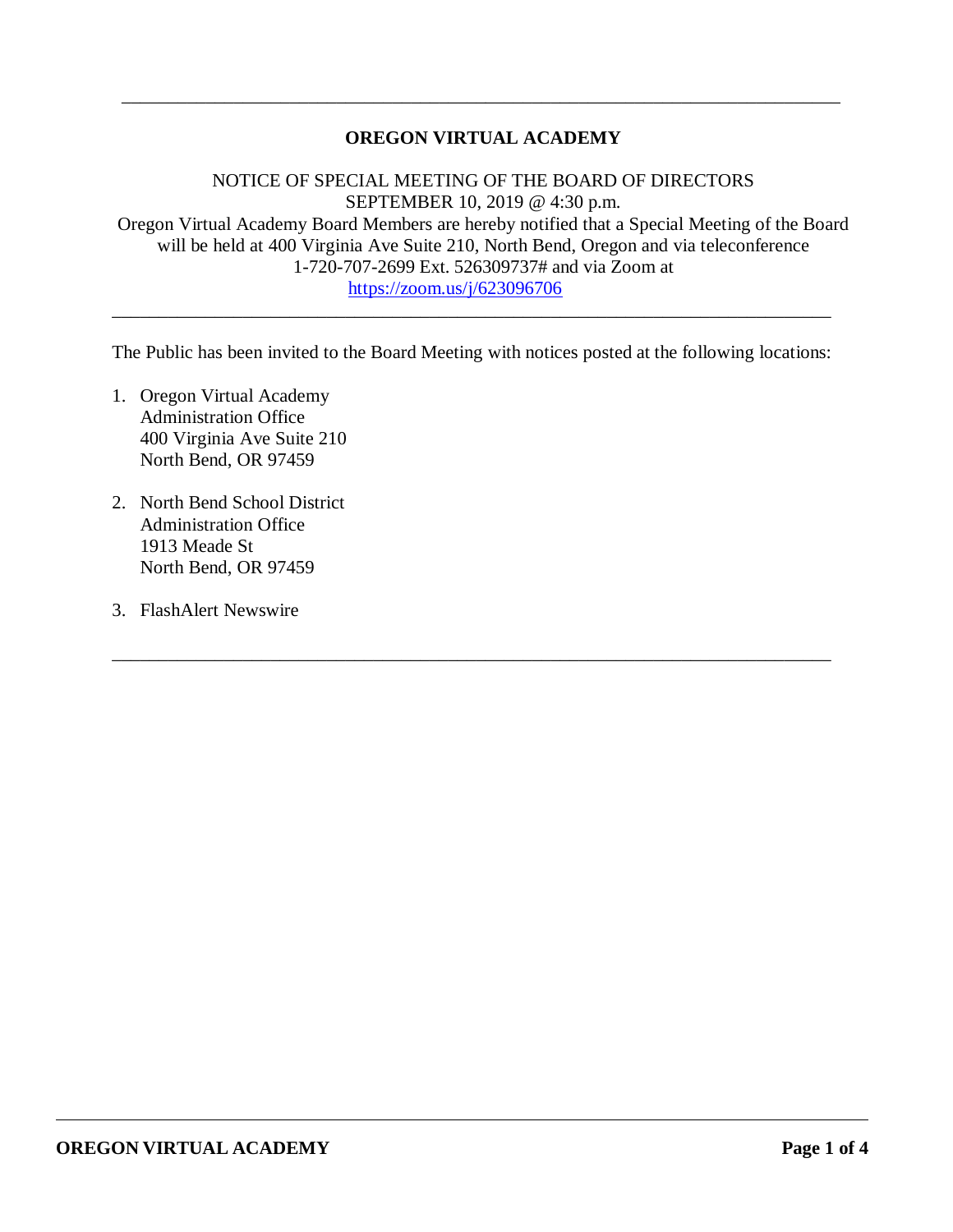### **AGENDA SPEICAL MEETING AGENDA**

## **BOARD OF DIRECTORS OREGON VIRTUAL ACADEMY**

**Tuesday, September 10th , 2019 4:30 p.m.** ORVA Office 400 Virginia Ave Suite 210 North Bend, OR 97459

## **INSTRUCTIONS FOR PRESENTATIONS TO THE BOARD BY PARENTS AND CITIZENS**

The Oregon Virtual Academy welcomes your participation at the School's Board meetings. The purpose of a public meeting of the Board of Directors is to conduct the affairs of the School in public. We are pleased that you are in attendance and hope that you will visit these meetings often. Your participation assures us of continuing community interest in our School. To assist you in the ease of speaking/participating in our meetings, the following guidelines are provided.

- 1. Agendas are available to all audience members at the door to the meeting or by requesting the agenda from School Officials (541-751-8060).
- 2. The "Public Comment" portion is set aside for members of the audience to raise issues that are not specifically on the agenda. These presentations are limited to three (3) minutes and total time allotted to non-agenda items will not exceed fifteen (15) minutes. The Board may give direction to staff to respond to your concern or you may be offered the option of returning with a citizen-requested item.
- 3. When addressing the Board, speakers are requested to stand, to state their name and address, and to adhere to the time limits set forth.
- 4. Citizens may request that a topic related to school business be placed on a future agenda by submitting a written request at least seventy-two (72) hours in advance of any regular meeting. Once such an item is properly placed on the agenda, the Board can respond, interact, and act upon the item.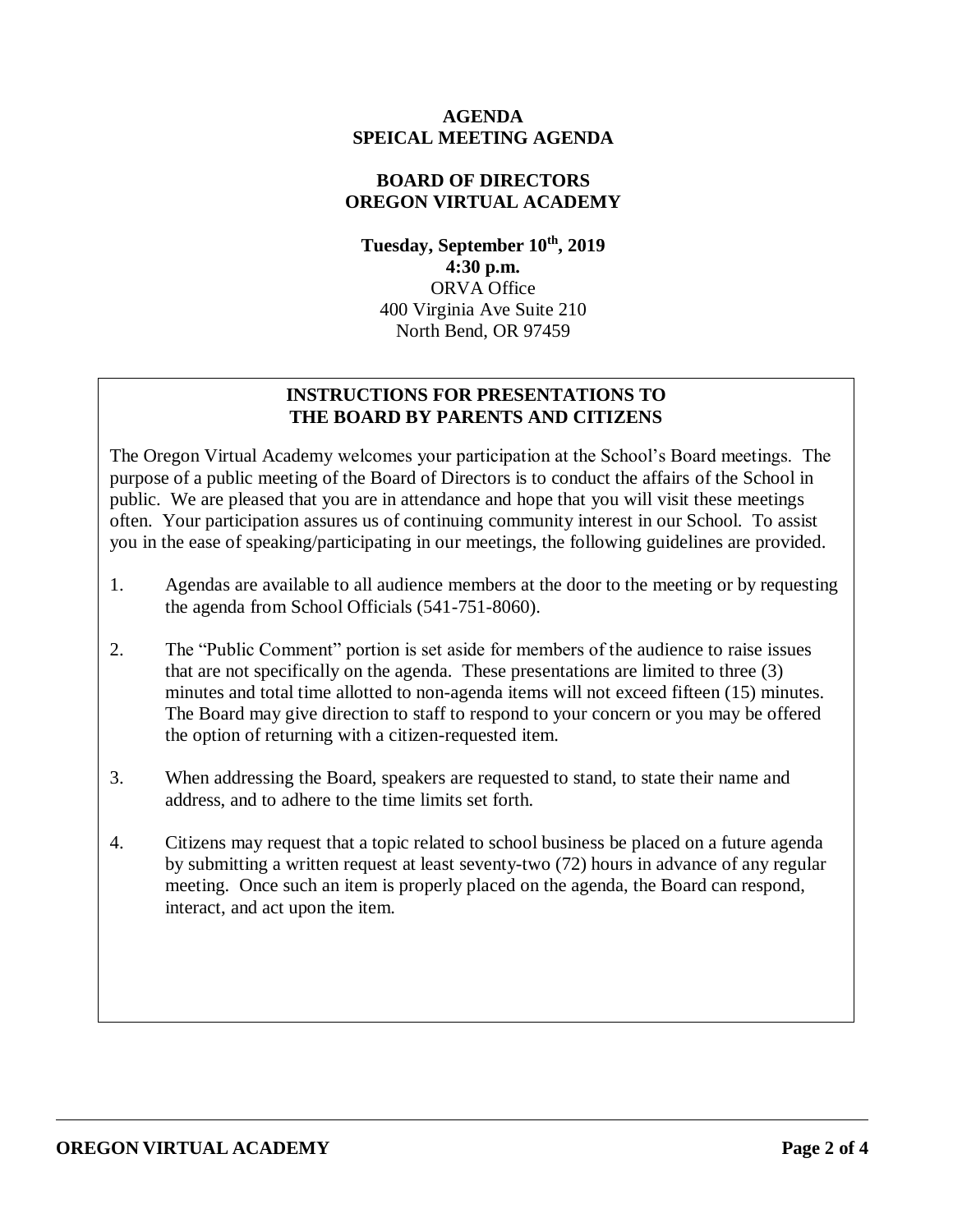## **I. PRELIMINARY**

**A.** CALL TO ORDER

Meeting was called to order by the Board Chair at \_\_\_ P.M.

**B.** Roll Call

| <b>Member</b>          | Title         | Term      | <b>Present</b> | <b>Absent</b> | In | Out |
|------------------------|---------------|-----------|----------------|---------------|----|-----|
| Mr. Paul Tannahill     | Secretary     | 2015-2018 |                |               |    |     |
| Mr. Michael Herndon    | Treasurer     | 2015-2018 |                |               |    |     |
| Vacant                 | Member        | 2016-2019 |                |               |    |     |
| Vacant                 | Member        | 2016-2019 |                |               |    |     |
| Mr. Brian Bray         | Vice Chairman | 2016-2019 |                |               |    |     |
| Mr. Barry Jahn         | Chairman      | 2017-2020 |                |               |    |     |
| Mr. Bryan Hatzenbihler | Member        | 2017-2020 |                |               |    |     |

### **II. COMMUNICATIONS**

**A.** PUBLIC COMMENTS:

No individual comment shall be for more than three (3) minutes and the total time for this purpose shall not exceed fifteen (15) minutes. Board members may respond to comments however no action can be taken. The Board may give direction to staff following comment.

#### **B.** BOARD/STAFF DISCUSSION

- 1. Board of Directors Discussion:
	- a. Discussion and possible action regarding M98 grant agreement for the 2019- 2021 Biennium
	- b. Prospective Executive Director Introduction

## **III. CONSENT AGENDA ITEMS**

All matters listed under the consent agenda are considered by the Board to be routine and will be approved/enacted by the Board in one motion in the form listed below. Unless specifically requested by a Board member for further discussion or removed from the agenda, there will be no discussion of these items prior to the Board votes on them. The Head of School recommends approval of all consent agenda items.